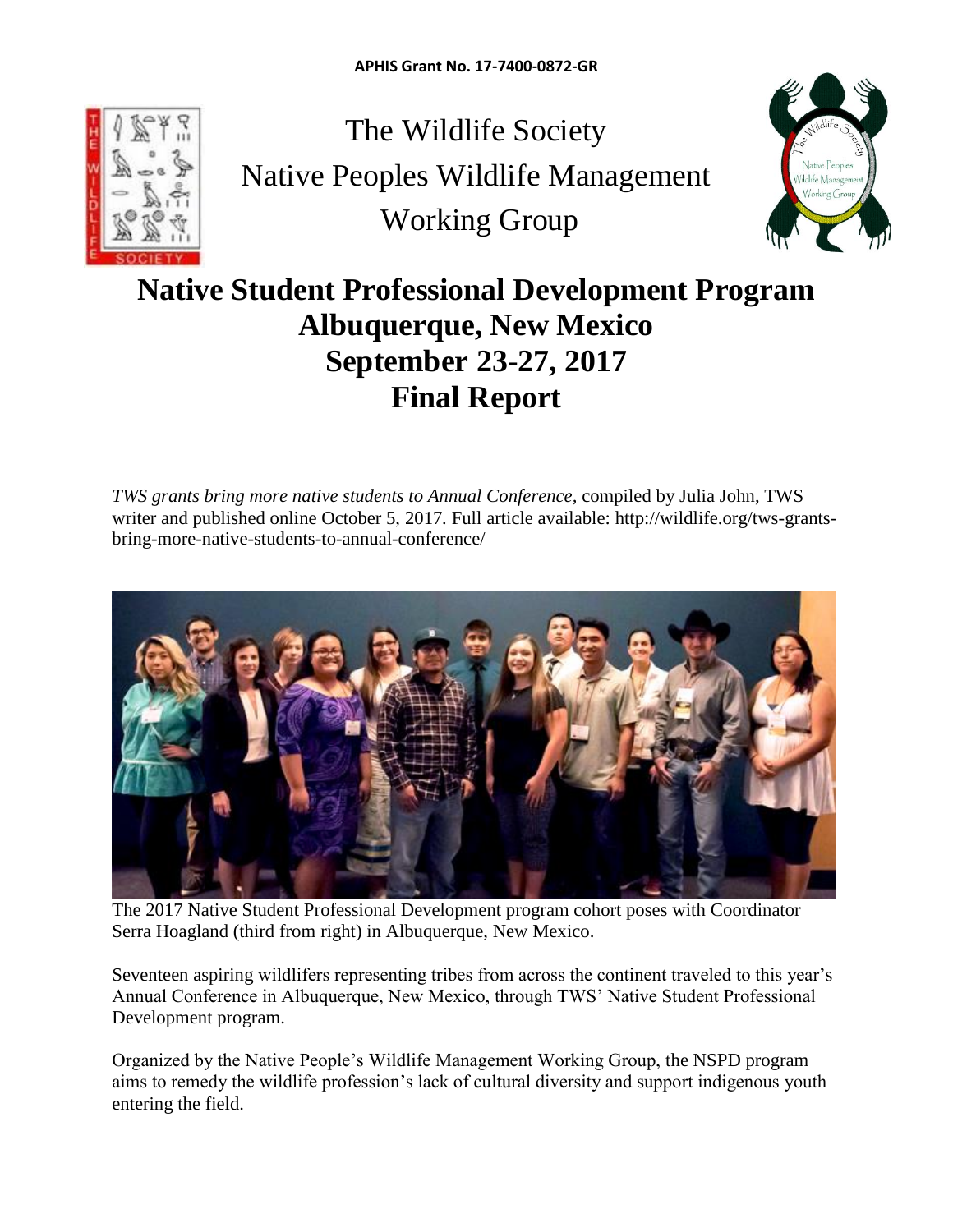"It provides them a sense of belonging, feeling like they have a place, and they're valued here at TWS," said NSPD program coordinator Serra Hoagland. "They're here with a group of other students from across the country that have similar goals and passions, and they're able to share that with each other. It helps bring them up together."

Since 2006, more than 100 Native American, Native Hawaiian and First Nations students focused on wildlife at the high school, undergraduate or graduate level have received travel grants to attend the Annual Conference as part of the NSPD program. They follow a dedicated schedule to engage in career development sessions, obtain advice from mentors, deliver personal presentations to Council on wildlife and culture, sit in on the working group meeting, share research projects, and learn from talks and network with hundreds of peers and professionals.

"We try to cater what the conference already offers to members to this particular population of native students and ensure they're getting the most out of the agenda," said Hoagland, who joined TWS after participating in the NSPD program in 2010. "The program is helping them move along in their careers."

At this conference, a participant in the first NSPD program spoke to the students about "coming full circle," Hoagland said. Since then, increased funding has allowed the program to grow from a minimum of six to 18 students in one cohort.

"We're able to offer this opportunity to a higher number of students to provide them with a community here at TWS," Hoagland said, noting that one of the biggest challenges native students face is a lack of indigenous faculty who could serve as role models.

"Being part of this group, I can let first-time students know how the conference is and bring my experiences from the first time," said Harlan Tso, a Navajo student from Arizona who was at the Annual Conference for a second consecutive year and serves as president of the Northern Arizona University TWS student chapter. "Now that I'm comfortable, I can talk to people and bring those for whom it's their first year into the conversation."

For Tso, the major highlights of this year's program was the field trip the NSPD program participants took to the Santa Ana Pueblo, neighboring Albuquerque to the north, to see firsthand how the reservation was implementing management plans the students had learned about through lectures beforehand.

"That opened my mind," said Tso, who hopes to become a TWS officer and further his work with the working group.

"I want to bring my voice into the working group and try to make it to where there's more involvement with students," he said. "It's difficult to get to the meeting and put yourself out there."

Raised in New Mexico's Kewa Pueblo, Victoria Atencio, who's pursuing a master's degree in natural resource stewardship at Colorado State University, has attended annual conferences since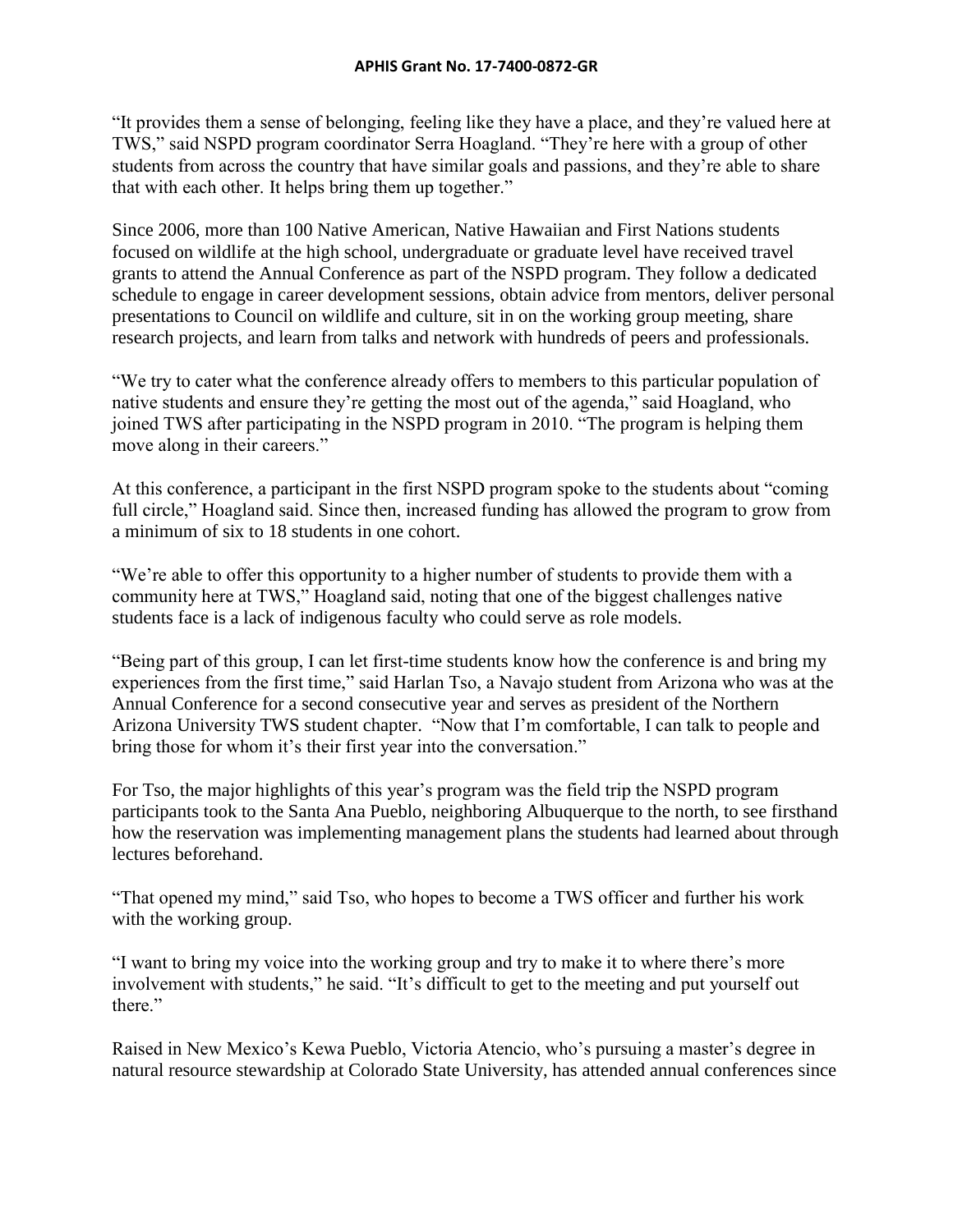2015. This year's, with an emphasis on cultural crossroads and taking place in New Mexico, "hit a lot closer to home," she said.

"Talking to professionals who spoke for the symposium about native communities and diversity in the profession was interesting because I work with tribal governments," she said. "Being able to provide that perspective of what we share with the landscape as native people to other professionals, I see it open doors for native people and people who want to work with tribes."

Western science lacks that cultural perspective, Atencio said.

"It's about being one with environment," she said. "Just like we have our own thoughts and feelings, so do plants and animals."

Atencio found it empowering to represent and observe indigenous diversity in the wildlife field through the working group, "to meet people from different reservations, see how we share the same problems and talk about how we could find solutions."

Until Native Hawaiian Aaron Pila got to Albuquerque for his first Annual Conference, he wasn't sure he wanted to choose the wildlife path over botany.

"It's been life-changing," said Pila, a junior at Hawaii's Leeward Community College, where he found few chances to network and collaborate with other indigenous students committed to wildlife. "This program gave the opportunity to create those bonds and receive mentorship, which is huge in tribal communities."

Forming those connections was his "wakeup call" to a career in wildlife, Pila said.

"Almost considering a different field, I felt alone in the journey," he said. "Being around these people is inspiring. Everyone needs that in their journey, especially this one, saving the planet, the ultimate provider."

Pila's biggest takeaway from the conference was the need for cross-cultural cooperative research and action.

"We all are in that big fight," he said. "Through unity, we can make change."

Pila plans to return to the annual conference in Cleveland, Ohio, with another year of wildlife experience under his belt so he can build on the conversations he had this time with professionals.

"We need to bring more indigenous people out here," he said, "more native Hawaiians and Pacific Islanders."

Besides covering registration fees, lodging, meals and transportation for the conference, the program also makes participants members of the working group and awards them a one-year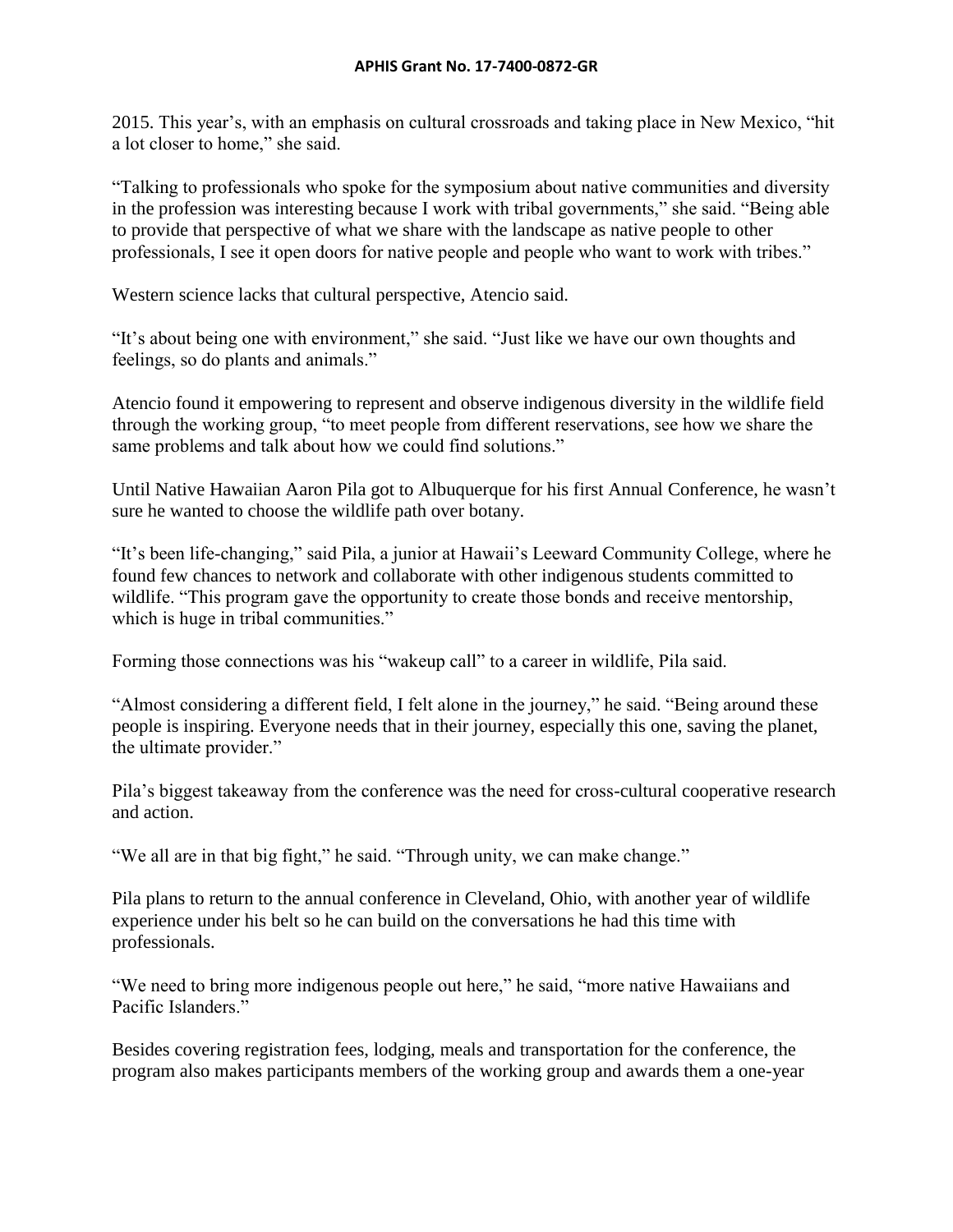TWS membership. Applicants, who need not have any previous experience with TWS, can find the application on the society's [website.](http://wildlife.org/npwmwg/professional-development-program/)

"I want the annual conference to reach the highest number of students," Hoagland said, "more opportunities for students to work together in the future, meeting again or staying in touch through social media. Follow-up helps students feel that when they go home, they still have somebody rooting for them and wanting them to succeed."

Former PD program recipient and Professional Development Program Coordinator Serra Hoagland was awarded The Wildlife Society's 2017 Diversity Award at this year's conference. The Wildlife Society's Diversity Award commends wildlife professionals or entities for exceptional contributions to the task of boosting ethnic and gender diversity in the wildlife field through the workforce, education or organizational membership.

#### 2017 Native Student Professional Development Program participants:

Ashley Archer Sault Ste. Marie Tribe of Chippewa Indians Michigan State University

Victoria Atencio Kewa Pueblo Colorado State University

Bryan Begay Navajo Norther Arizona University

Daniel Bird Santo Domingo Pueblo Purdue University

Kelda Britton Wailaki/Nomlaki/Concow Humboldt State University

Caitlin Ferry Metis University of Winnipeg

Danielle Freemont Northern Cheyenne University of Montana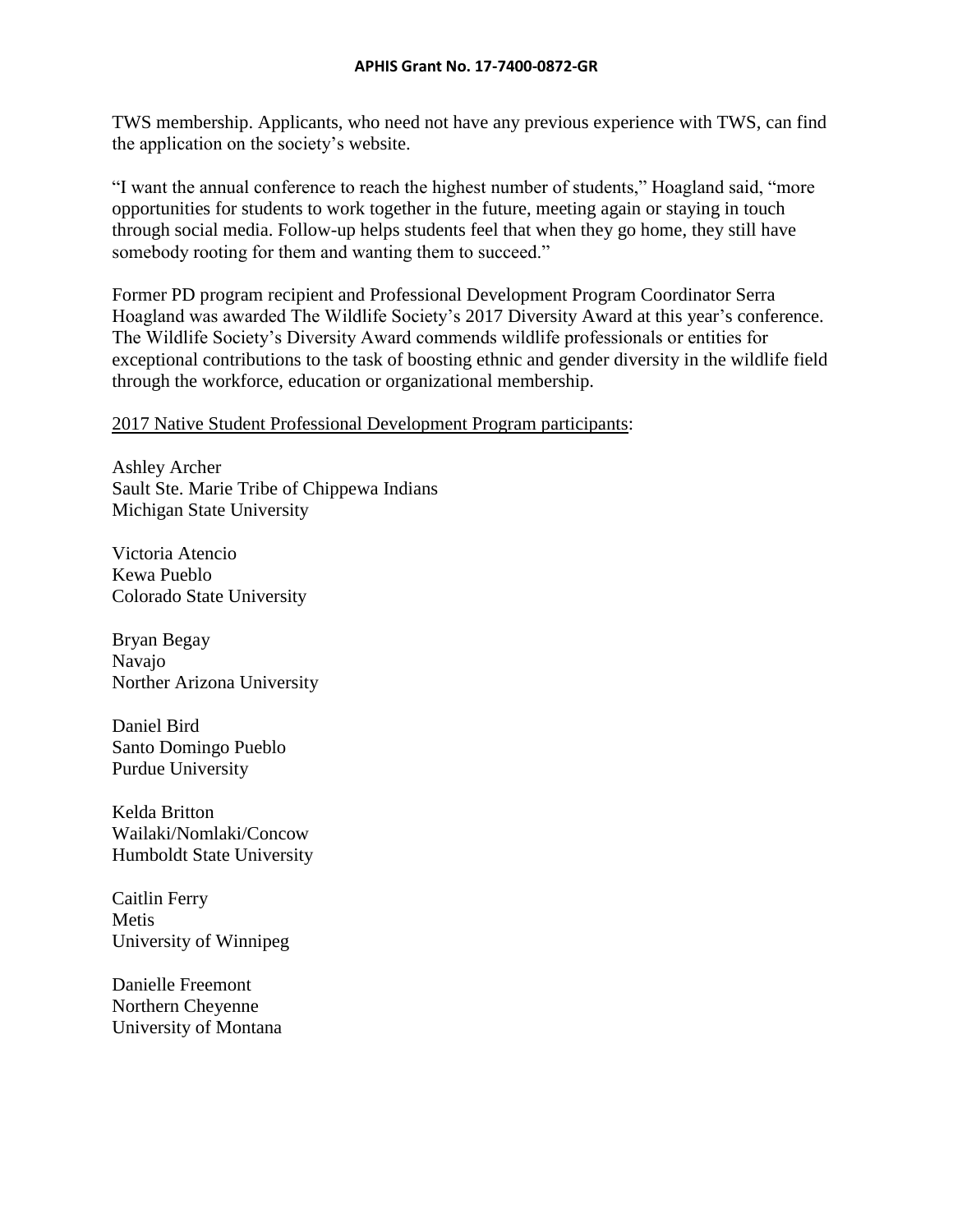#### **APHIS Grant No. 17-7400-0872-GR**

Celina Gray Blackfeet and Little Shell Chippewa Salish Kootenai College

Mateen Hessami Wyandotte Nation University of Montana

Xavier Lovato Cochiti/Kewa Pueblo New Mexico State University

Aaron Pila Hawaiian Leeward Community College

Michelle Quillin Hughes Village University of Alaska Fairbanks

Joseph Reustle Oglala/Lakota Texas A&M University – Corpus Christi

Jessica Rich Eskimo Michigan Technological University

Nerisa Taua Samoan Chaminade University of Honolulu

Harlan Tso Navajo Northern Arizona University

Ty Werdel Sisseton-Wahpeton Oyate South Dakota State University

The Native Peoples Wildlife Management Working Group also co-sponsored two symposia and a panel discussion this year at the conference that PD students attended and participated in. The Sunday afternoon symposium entitled *Tribal Wildlife Management and Conservation in the Southwest I*, included eight talks and a panel discussion. The Monday afternoon symposium